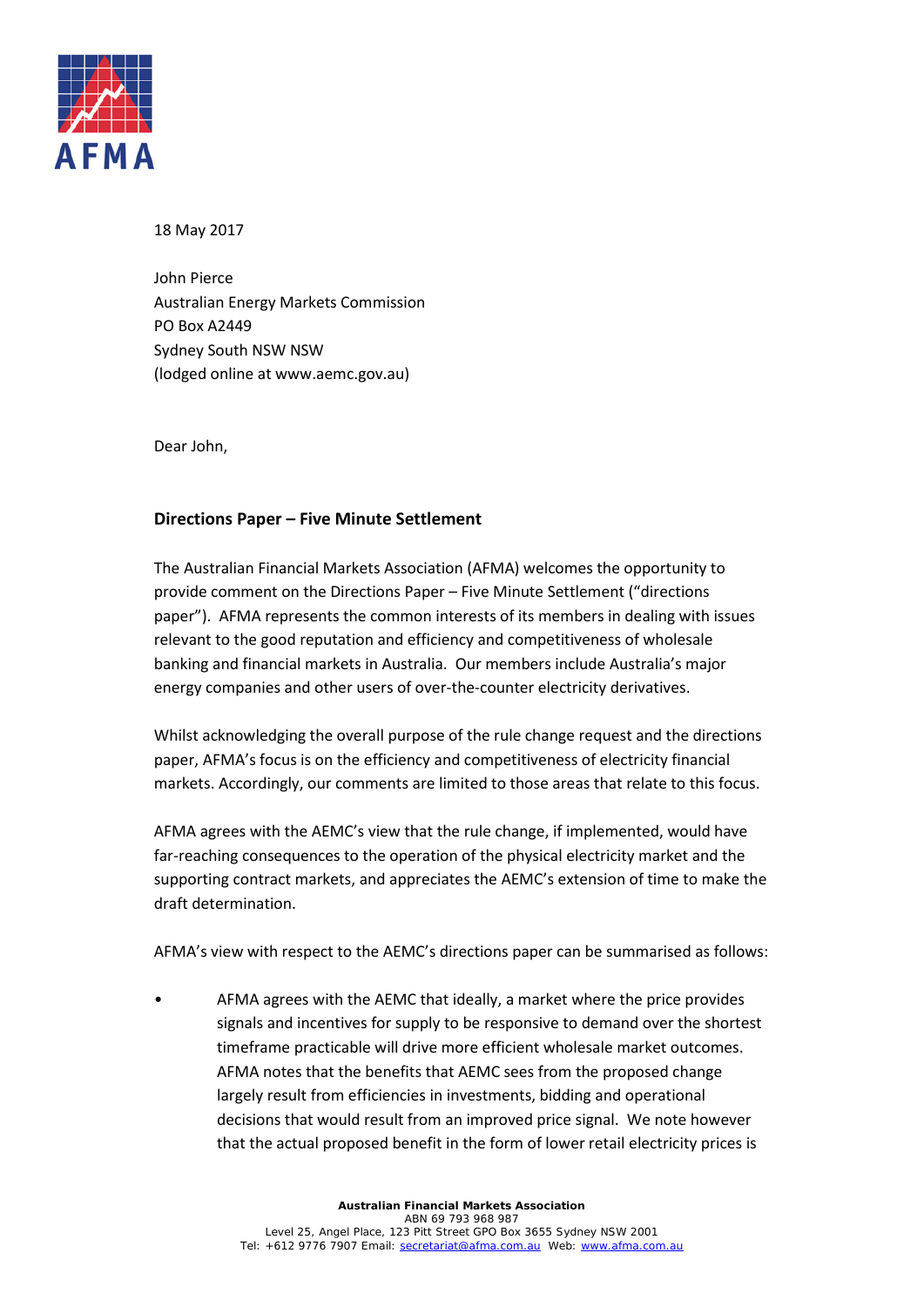largely theoretical, and will be dependent on actual participant behaviour once 5 minute settlement is implemented. The effect on retail electricity prices may be different over the short, medium and longer term.

- This theoretical expected long-term benefit must be weighed against the not insignificant expected costs that will be incurred by market participants, both initial and ongoing, in order for the AEMC to determine if there will be a material net benefit from the proposed change.
- In determining the overall costs of such a change, the AEMC should be particularly mindful of the potential negative effects on financial market liquidity of such a change, as well as the potential for increased prices in financial market contracts for an extended period of time. Whilst the AEMC's focus in the directions paper has been on the effect on liquidity and prices of the cap market in particular, we contend that the potential effect on swaps and futures is just as important and potentially will involve additional costs.
- Given these potential negative liquidity and cost effects, AFMA suggests that the AEMC gives further due consideration and undertake further analysis with respect to this issue before making its draft determination.
- With respect to a transition period if implemented, AFMA member views are mixed in this regard, but most consider that a three year period is too short, and a longer period would be preferred.

In the direction paper's summary section, the AEMC correctly notes the following: "*The potential contract market disruption from a move to five minute settlement is of particular concern to the Commission. The contract market plays a crucial role in that it reduces price uncertainty for generators, retailers, major industry and consumers of electricity. It allows generators to manage risk, secure finance and provides signals for on-going investment in generation capacity. For retailers, it provides for security of supply to deliver price stability for consumers, and allows them to secure financing for their own operations. Given the importance of liquidity in the contract market, it is vital that disruption to this market is minimised.*"

AFMA agrees with the above. The spot market and contract market for electricity are inextricably linked, and changes to one, for better or worse, will affect the other and vice versa. Consequently, any significant change to one market (such as five minute settlement) will have consequences for the other.

The response below focuses on ways in which the suggested change to 5 minute settlement could affect the efficient functioning of the financial market and in particular contract market liquidity and pricing. Hence, we have only responded to specific questions in the directions paper that relate to this focus.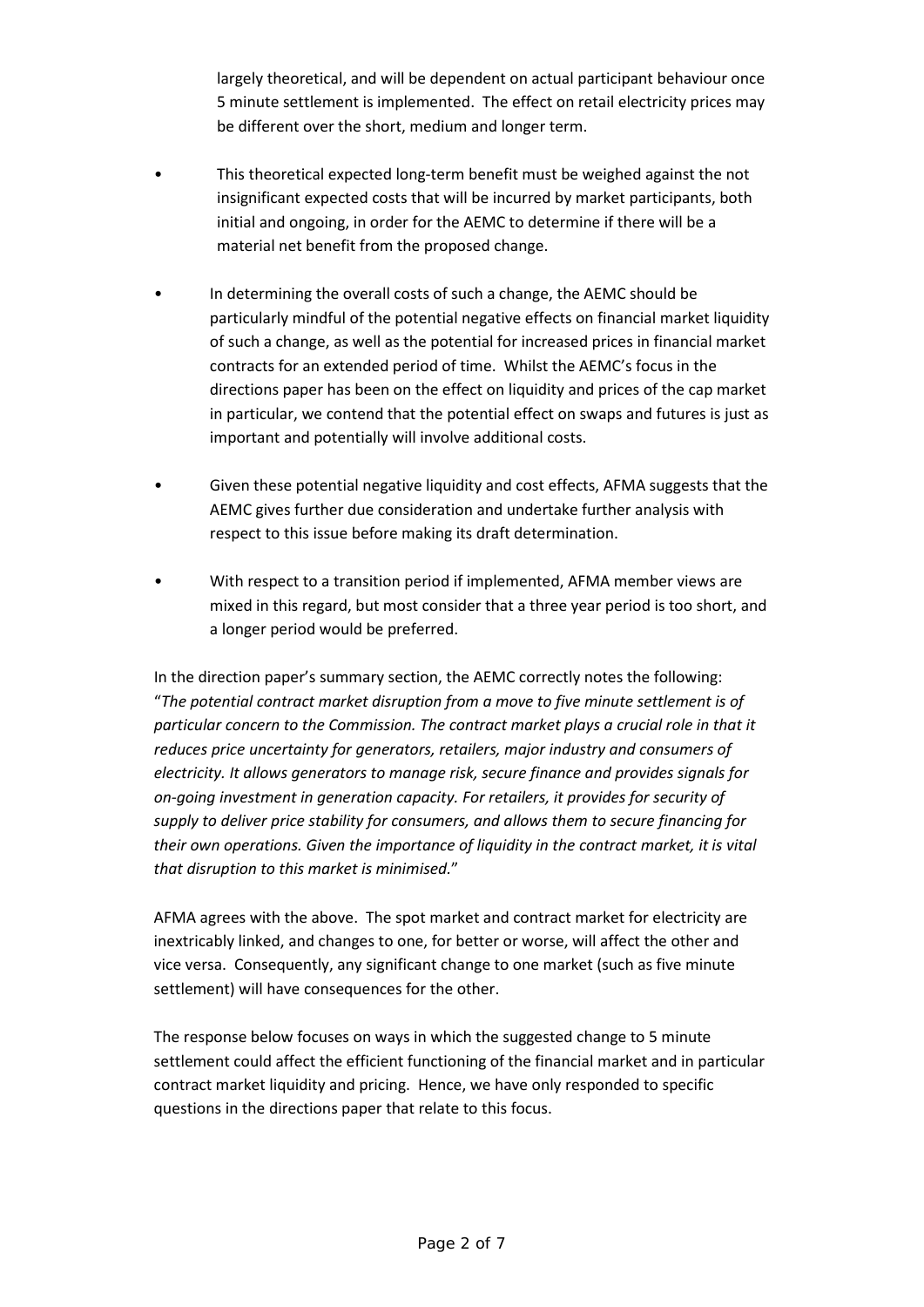## **Materiality**

*2b. How material are the price signal inefficiencies under 30 minute settlement and are there other data or data sources that would enable this issue to be more comprehensively addressed?*

Whilst this is not an area in which AFMA has sufficient expertise to answer in full, it is clear that participant behaviour in the wholesale spot electricity market for each 5 minute period is influenced by the fact that settlement occurs based on the 30 minute average. As the Committee notes on p23, with five minute settlement it would be expected that incentives would change, resulting in different bidding strategies and responses by generators.

The AEMC in its analysis of current price signals has noted the variation between dispatch prices and settlement prices under the current 30 minute settlement regime, and that this form of variation would be reduced under 5 minute settlement as participants' behaviours alter. In theory, this should provide a wholesale price benefit in the long run. However, as noted, given that bidding strategies will change under 5 minute settlement, it is virtually impossible to quantify any benefit of a change to 5 minute settlement in the absence of actual data that examines the effects of these yetto-be-developed different bidding strategies. Indeed, there is a risk that, despite the removal of price distortions created by 30 minute settlement, the different bidding strategies and generator responses could actually result in higher average or potentially more volatile prices at times under a 5 minute settlement regime.

We note that AEMC has asked for further information on potential 5 minute bidding behaviour in Question 4, and we trust the answers to that question from electricity participants' submissions will help inform AEMC's analysis in this regard.

# *5a. What other issues are likely to be material in considering the introduction of five minute settlement?*

As noted by AEMC, the eventual benefits of any efficiencies brought about by the change are material in principle. In order for the AEMC to come to a well-informed decision, and be reasonably certain that a material net benefit exists, the AEMC will need a degree of confidence that the theoretical benefits should be greater than the sum of a range of costs, both actual and potential.

Other than those actual costs already identified in the directions paper (for example, IT systems, metering, and hedge renegotiation costs), AFMA would like to highlight the potential risks to financial market efficiency, particularly with respect to financial market liquidity, that could arise as a result of the change. The potential negative liquidity effects, on all financial market contracts, as well as uncertainty about future prices, also has the potential to result in increased hedging costs for participants over a significant period of time, and this could be passed through in the form of higher costs for consumers. The effect of the change on the liquidity and efficient functioning of financial markets is in AFMA's opinion a material risk and needs to be closely examined. A more detailed discussion on this issue is in the next section.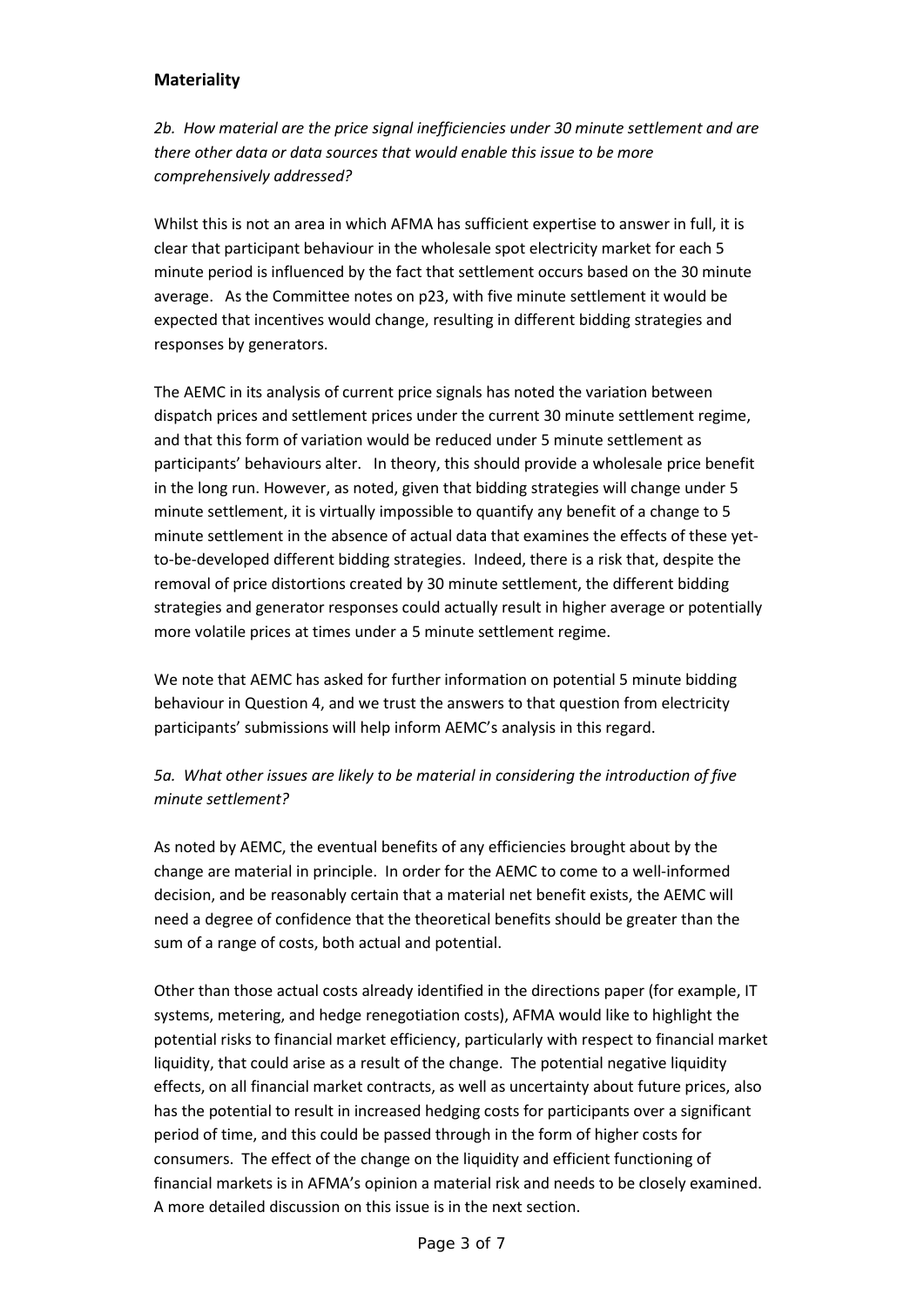## **Financial market liquidity and pricing**

*9a. To what extent would contract market liquidity be affected by a move to five minute settlement, as distinct from other pressures on liquidity?*

We note the Committee's concern with respect to workable hedging and risk management outcomes on page 57 of the directions paper:

"T*he Commission would be concerned if the rule change was to undermine the ability of market participants to manage risk through the wholesale contract market, as this could damage competition in the retail market and lead to higher prices for consumers"* 

It appears that the AEMC's analysis with respect to liquidity in the financial markets is primarily focused on the liquidity and price of cap contracts in the contract market, on the basis that the pricing will most likely be higher and the fact that it is likely that the supply of caps will fall substantially. AFMA agrees that, with respect to the cap market, supply and hence liquidity in caps will likely be significantly reduced and the price for caps will likely rise under 5 minute settlement. This is not an insignificant cost and AFMA believes that liquidity in cap contracts will suffer and prices will likely rise. As AEMC has noted on page 107, whereas new technologies could eventually replace any reduction in supply, there is uncertainty as to whether they would replace the existing supply of caps, and over what time frame this might occur.

However, the directions paper appears to dismiss or at the least downplays the potential negative effects on liquidity on other electricity financial derivatives, such as swaps and futures.

AFMA believes that a change to 5 minute settlement has significant potential to affect the liquidity and price for all financial market contracts in electricity, and that the AEMC has not undertaken sufficient analysis as yet to factor these potential costs into their cost considerations.

Liquidity, and the efficient functioning of financial markets in any product relies on a number of factors, not the least of which is the willingness of buyers and sellers to enter into long-term arrangements. This willingness to enter future contracts is influenced by uncertainty with respect to the future, be it regulatory, political, environmental, or otherwise. For example, the retrospective carbon tax repeal in 2014 created political uncertainty which severely impacted the liquidity of electricity derivatives for an extended time until repeal was finalised. Likewise, the proposed introduction of a 5 minute settlement regime itself creates regulatory uncertainty, and this can affect willingness to trade in forward markets, and hence market liquidity. Whereas an eventual decision either way by AEMC will reduce this uncertainty, a decision to implement 5 minute settlement creates a new uncertainty with respect to forward pricing of a new benchmark.

The 30 minute settlement regime has been in place for over 20 years, and this has provided certainty for the spot and financial markets to develop on the basis that 30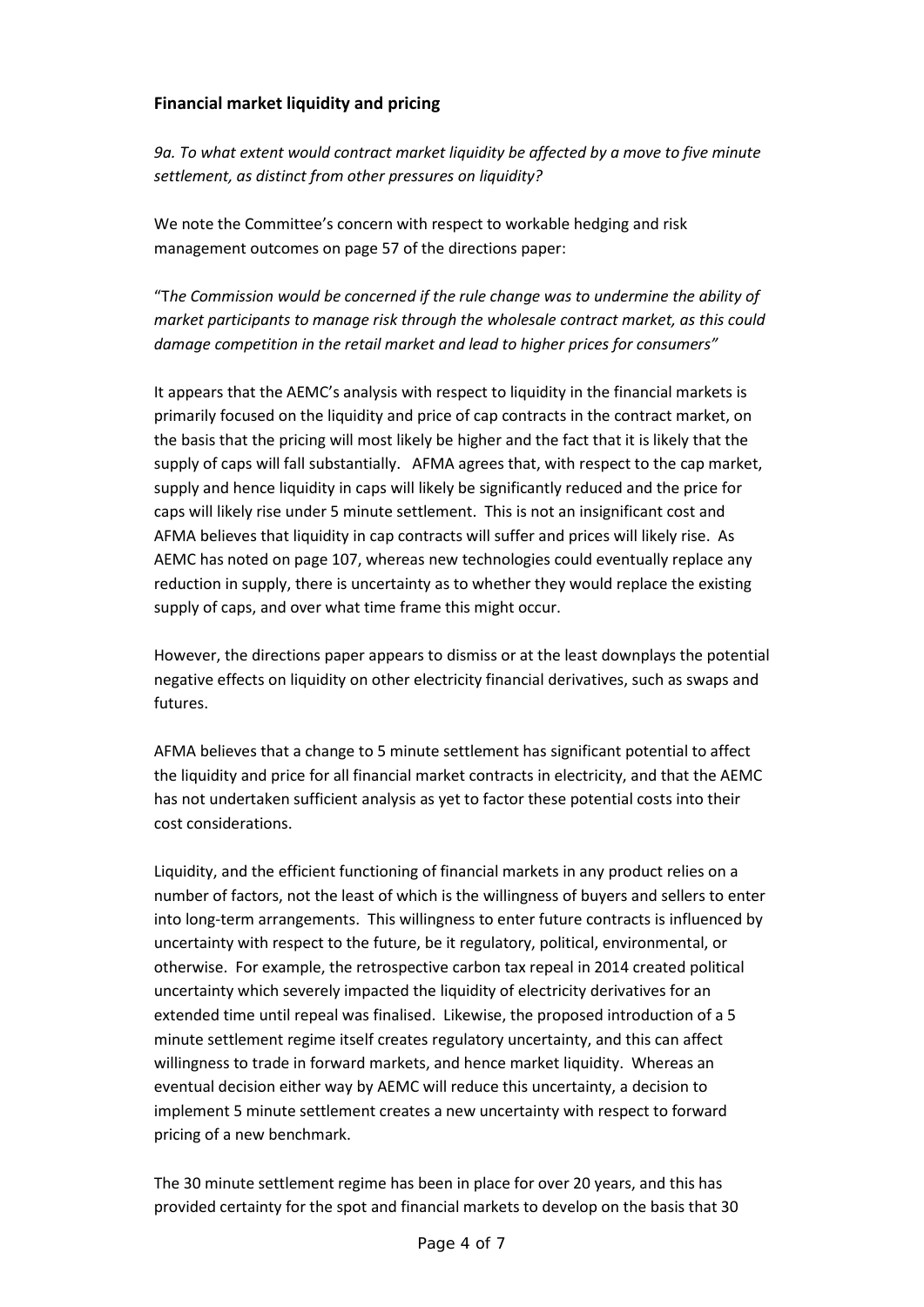minute settlements is the "benchmark" rate for almost all electricity financial derivatives in Australia. A change to 5 minute settlement effectively creates a new benchmark, and participants in the financial markets will need a period of time to adjust to the new benchmark. Consequently, AFMA believes that there is a significant potential that the change will have a negative effect on liquidity and turnover in all electricity derivatives (at least for a period of time), including swaps and futures as the markets adjust.

A forward price at any point in time (as per swaps and futures) in a product is effectively the market's expectation (via the agreement between buyers and sellers) of the average of spot prices over that future period. For example, a current electricity swap contract for the 2019 calendar year will reflect the average current market expectation of spot prices for each 30 minute period in 2019. If the market moves to settling on a 5 minute basis, then the price of an electricity swap contract for 2019 will then reflect the average expectation of spot prices for each 5 minute period in 2019.

Whilst Energy Edge notes that 30 minute swaps and 5 minute swaps are mathematically equivalent, they make limited comment on whether liquidity will be affected in swaps as a result of a 5 minute rule change, nor whether the actual forward price would change as a result of different future expectations of prices under a new settlement regime. Importantly, and as noted in 2b above, the rule change itself will result in different participant behaviour in the wholesale spot market if implemented, and hence will create different 5 minute prices than those under a 30 minute regime. This has two potential key impacts on the forward markets for electricity prices:

- The uncertainty with respect to the unknown behaviour of future 5 minute prices is more likely to reduce the willingness of participants to transact in financial markets, and hence reduce liquidity in all financial contracts, not just caps, for at least a period of time before, during and after the date of change to 5 minute settlement.
- The actual forward price will be dependent not only on the lower liquidity that may be available as a result of this uncertainty, but also on market participant's expectations of likely future 5 minute prices under the new settlement regime. If for example market participants' expectations are that the new settlement regime will result in higher 5 minute prices over time, higher forward contract prices will result. The converse is true if lower future 5 minute prices are expected by market participants.

AFMA is concerned that the AEMC has not adequately considered the risk that liquidity in all financial market contracts (not just caps) will be negatively affected as a result of a change to 5 minute settlement and contends that the risk of lower liquidity in financial market contracts and higher forward prices for a period of time is not immaterial. We urge the AEMC to take these into consideration further as these have the potential to translate into additional costs for consumers.

AFMA notes that in consultation with its member base, a strong dissenting view with respect to the potential negative affect on liquidity and forward prices has been expressed by a member.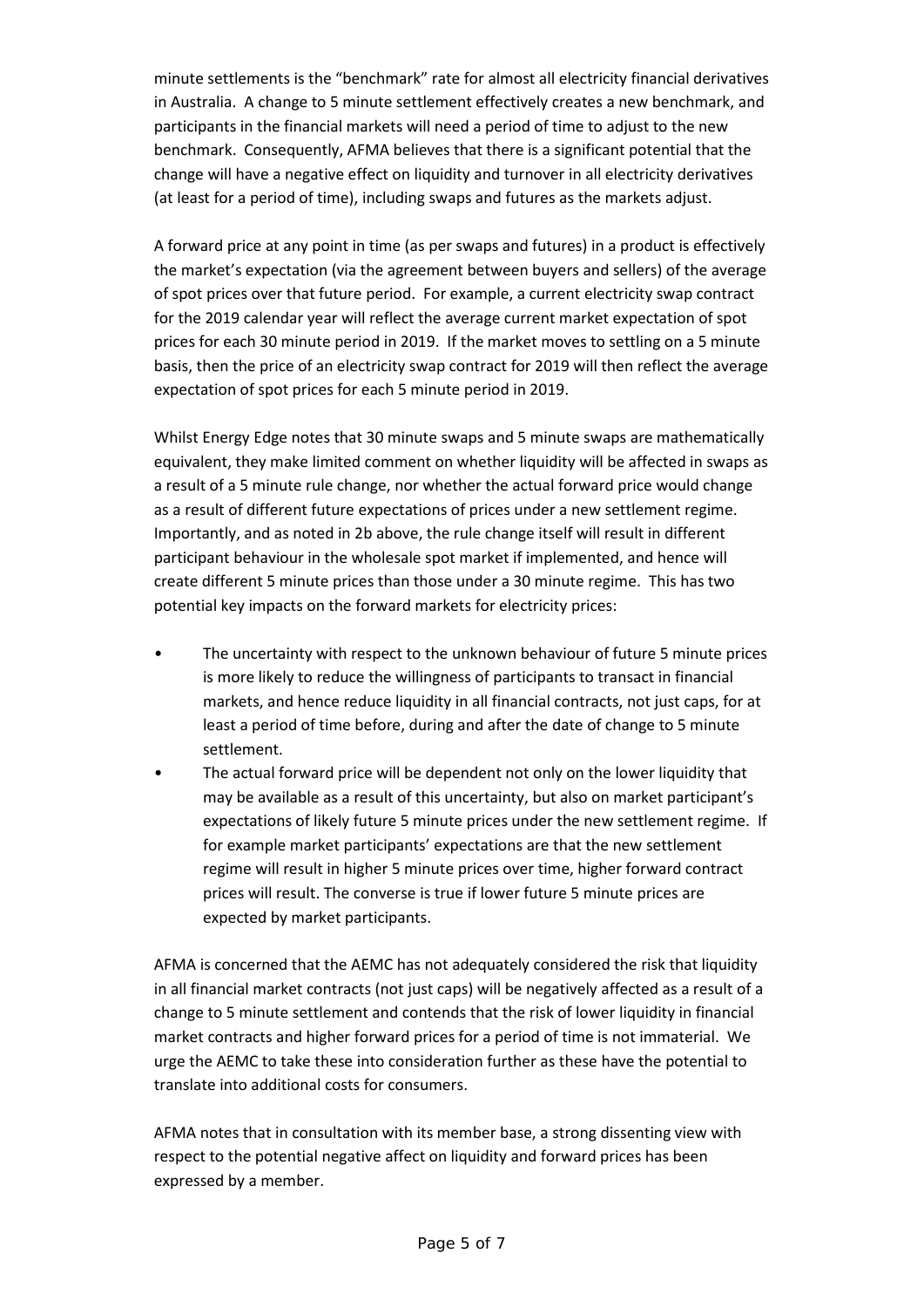AFMA recommends that the AEMC undertake further analysis on the potential liquidity impact on all financial market contracts of a change to 5 minute settlement (not just caps), and attempt to measure the potential price impact of the change, as this could have a significant impact on its cost/benefit analysis.

### *9b. How would the contract markets adapt to a move to five minute settlement?*

As noted above, it is possible that it will take a significant amount of time for the contract markets to adapt to a five minute settlement regime, both before and after the moment when 5 minute settlement begins. In particular, the likely changed participant behaviour in both spot and contract markets (and hence prices that will result) has the potential to have a significant impact on contract liquidity and pricing, and it will potentially take a significant amount of time for liquidity to develop in the new contracts. During this period of adoption, forward prices could be higher than previously due to liquidity effects and uncertainty surrounding participant and price behaviour. In the long run, however, and provided that participants' willingness to transact improves over time, liquidity should return to the market, and if forward market participants agree with the AEMC's view that the change will result in lower spot prices in the future, then forward prices will reflect expected lower spot prices as well.

### *9c. To what extent would new types of hedge cover emerge?*

If the AEMC decides to proceed with 5 minute settlement, financial market participants, will need to develop and agree upon new standardised documentation in swaps and option contracts that reference 5 minute settlement prices (albeit this can happen in advance of the change once a decision is made). AFMA understands that some participants may have already started to bilaterally agree individual long-term contracts which have clauses that have been developed to allow for a change to 5 minute settlement, although AFMA has not been engaged in the work of creating any new form of standardised documentation. The Australian Securities Exchange will likely evolve the range of futures and options contracts to cater for the change if implemented as well. We have no doubt that new standardised contract products and futures will emerge to allow for hedge cover, but again note that it may take time for liquidity in these new products to build, particularly in the cap market.

### **Transition period**

# *8a. To what extent would a transition period mitigate the one-off contract negotiation costs of a move to five-minute settlement?*

AFMA agrees that, if the AEMC decides to proceed with 5 minute settlement, a significant transition period will mitigate the one-off negotiation costs of a move to fiveminute settlement, as this will allow the majority of current contracts to mature without the need for renegotiation. As noted by AEMC, it is important to ensure that "market disruption events" provisions are not triggered for as many current contracts as possible.